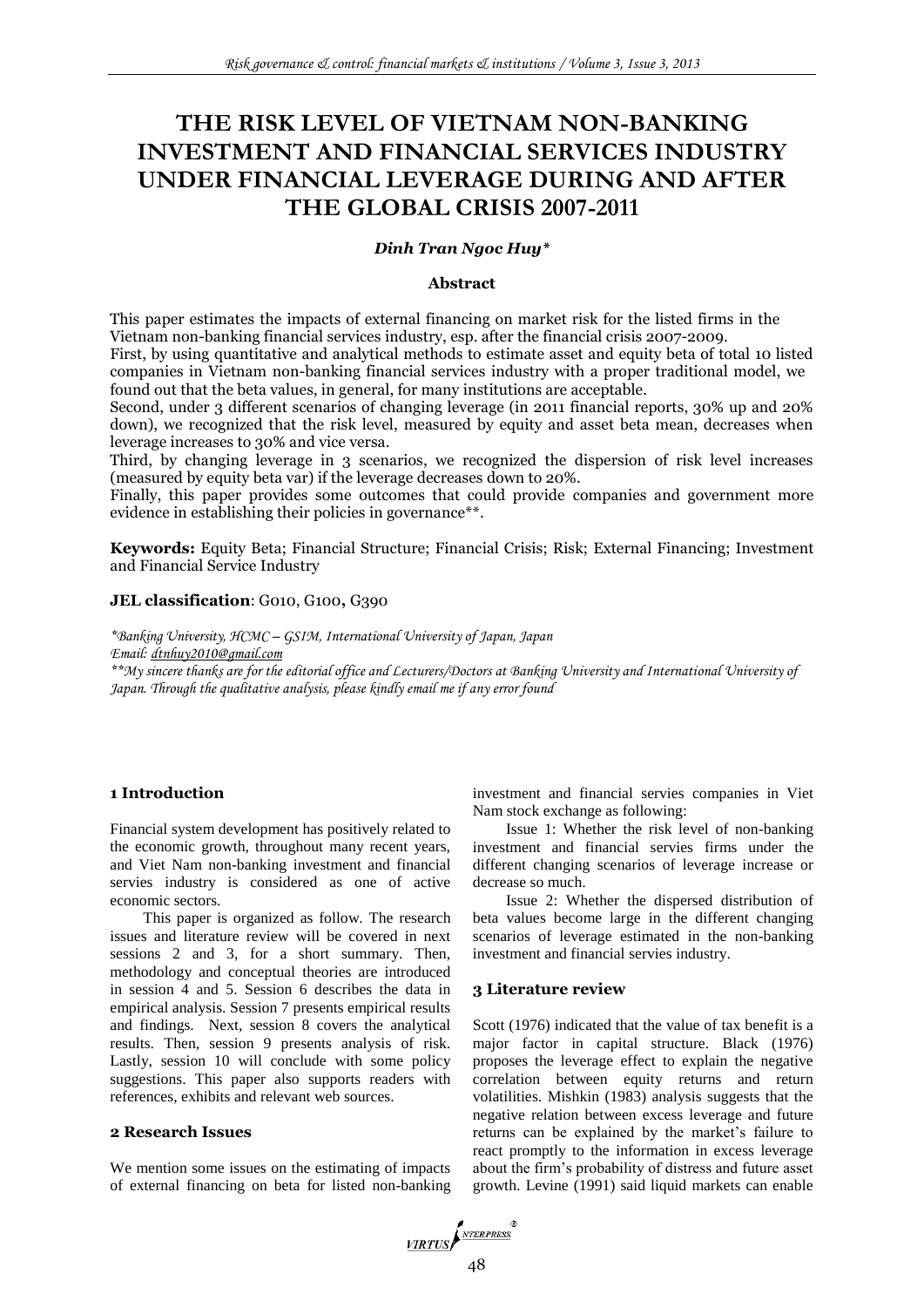investment in long-term investment projects while at the same time allowing investors to have access to their savings at short-term notice. King and Levine (1993) stated financial institutions and markets allow cross-sectional diversification across projects, allowing risky innovative activity. Grgor and Steven (1996) found out that high leverage, not poor firm performance or poor industry performance, is the primary cause of financial distress for many firms who have positive positive operating income at the time of distress.

Next, Peter and Liuren (2007) mentions equity volatility increases proportionally with the level of financial leverage, the variation of which is dictated by managerial decisions on a company's capital structure based on economic conditions. And for a company with a fixed amount of debt, its financial leverage increases when the market price of its stock declines. Then, Chava and Purnanandam (2009) mentioned leverage is positively correlated with financial distress and distress intensity is negatively related to future returns.

Reinhart and Rogoff (2009) pointed the history of finance is full of boom-and-bust cycles, bank failures, and systemic bank and currency crises. Adrian and Shin (2010) stated a company can also proactively vary its financial leverage based on variations on market conditions.

Then, Harry and Rene (2013) pointed that because debt-equity neutrality assigns zero way to the social value of liquidity, it is an inappropriately equity-biased baseline for assessing whether the high leverage ratios of real-world banks are excessive or socially destructive.

Finally, financial leverage can be considered as one among many factors that affect business risk of consumer good firms.

## **4 Conceptual theories**

## *4.1 The impact of financial leverage on the economy*

A sound and effective financial system has positive effect on the development and growth of the economy. Financial institutions not only help businesses to reduce agency problems but also enable them to enhance liquidity capacity and long-term capital. And financial innovation also reduces the cost of diversification. So, finance and growth has interrelated.

In a specific industry such as non-banking financial service industry, on the one hand, using leverage with a decrease or increase in certain periods could affect tax obligations, revenues, profit after tax and technology innovation and compensation and jobs of the industry. Hence, financial leverage could positively affect firms' growth and investment opportunities.

During and after financial crises such as the 2007-2009 crisis, there raises concerns about the role of financial leverage of many countries, in both developed and developing markets. On the one hand, lending programs and packages might support the business sectors. On the other hand, it might create more risks for the business and economy.

## **5 Methodology**

In order to calculate systemic risk results and leverage impacts, in this study, we use the live data during the crisis period 2007-2011 from the stock exchange market in Viet Nam (HOSE and HNX and UPCOM).

In this research, analytical research method is used, philosophical method is used and specially, leverage scenario analysis method is used. Analytical data is from the situation of listed non-banking investment and financial servies firms in VN stock exchange and curent tax rate is 25%.

Finally, we use the results to suggest policy for both these enterprises, relevant organizations and government.

## **6 General Data Analysis**

The research sample has total 10 listed firms in the non-banking investment and financial servies market with the live data from the stock exchange.

Firstly, we estimate equity beta values of these firms and use financial leverage to estimate asset beta values of them. Secondly, we change the leverage from what reported in F.S 2011 to increasing 30% and reducing 20% to see the sensitivity of beta values. We found out that in 3 cases, asset beta mean values are estimated at 0,574, 0,422 and 0,675 which are negatively correlated with the leverage. Also in 3 scenarios, we find out equity beta mean values (1,050, 1,038 and 1,058) are also negatively correlated with the leverage and with the smaller gap. Leverage degree changes definitely has certain effects on asset and equity beta values.

## **7 Empirical Research Findings and Discussion**

In the below section, data used are from total 10 listed non-banking investment and financial servies companies on VN stock exchange (HOSE and HNX mainly). In the scenario 1, current financial leverage degree is kept as in the 2011 financial statements which is used to calculate market risk (beta). Then, two (2) FL scenarios are changed up to 30% and down to 20%, compared to the current FL degree.

Market risk (beta) under the impact of tax rate, includes: 1) equity beta; and 2) asset beta.

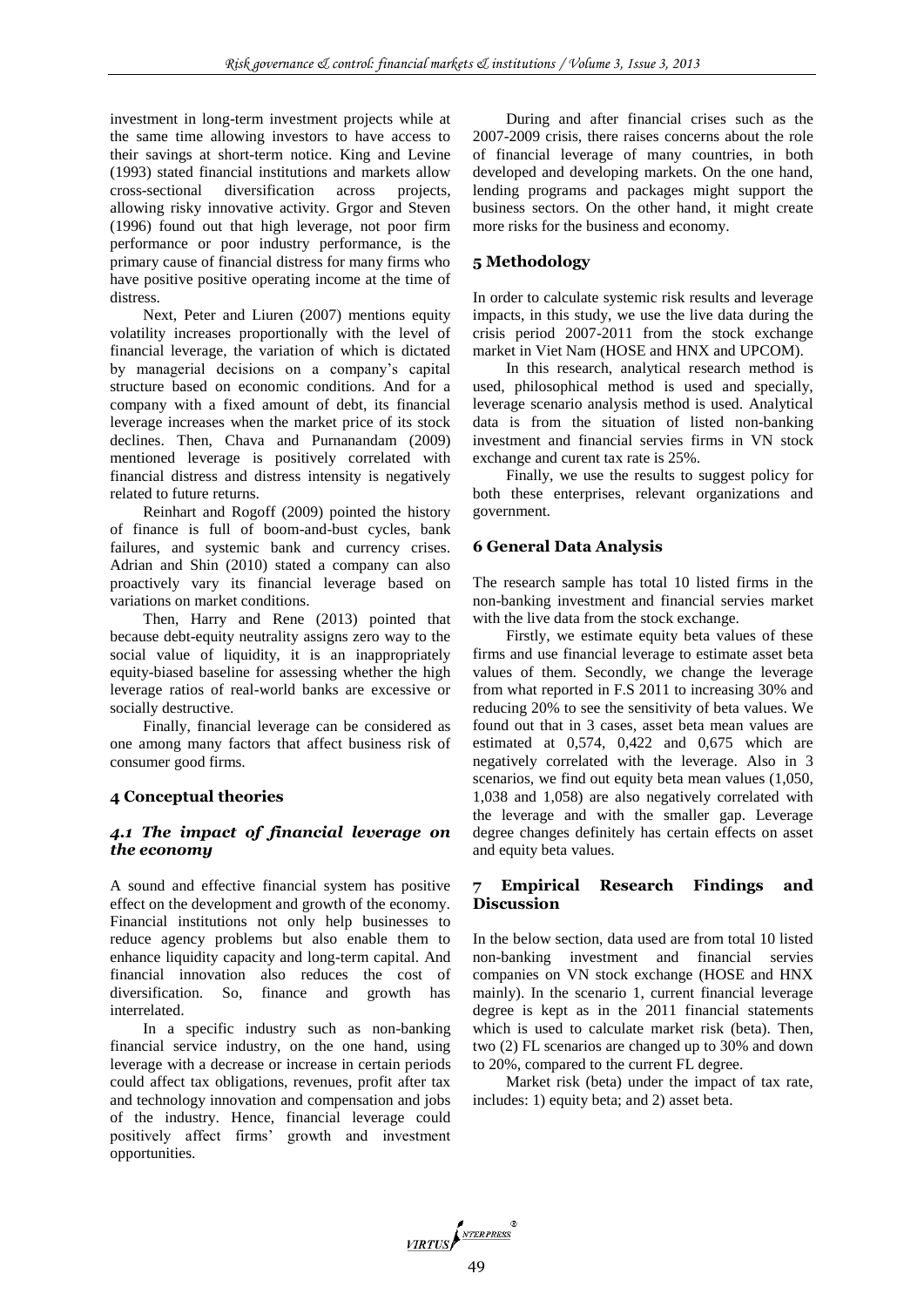## *7.1 Scenario 1: current financial leverage (FL) as in financial reports 2011*

In this case, all beta values of 10 listed firms on VN non-banking investment and financial servies market as following:

| Order No.      | <b>Company stock</b><br>code | <b>Equity beta</b> | Asset beta (assume<br>debt beta = $0$ ) | <b>Note</b>             | <b>Financial</b><br>leverage<br>(F.S)<br>reports) |
|----------------|------------------------------|--------------------|-----------------------------------------|-------------------------|---------------------------------------------------|
|                | <b>AGR</b>                   | 1,370              | 0,313                                   |                         | 77,2%                                             |
| $\overline{c}$ | <b>APG</b>                   | 0,648              | 0,630                                   | CLS as comparable       | 2,8%                                              |
| 3              | <b>APS</b>                   | 0,895              | 0,382                                   |                         | 57,4%                                             |
| 4              | <b>AVS</b>                   | 0,546              | 0,425                                   | CLS as comparable       | 22,1%                                             |
|                |                              |                    |                                         | <b>AGR</b><br><b>as</b> |                                                   |
| 5              | <b>BSI</b>                   | 1,125              | 0,873                                   | comparable              | 22,4%                                             |
| 6              | <b>BVS</b>                   | 2,159              | 1,592                                   |                         | 26,3%                                             |
| 7              | <b>CLS</b>                   | 0,662              | 0,331                                   |                         | 50,0%                                             |
| 8              | <b>CTS</b>                   | 0,812              | 0,546                                   |                         | 32,8%                                             |
| 9              | <b>PVF</b>                   | 1,365              | 0,119                                   |                         | 91,3%                                             |
| 10             | <b>VNR</b>                   | 0,922              | 0,525                                   |                         | 43,0%                                             |
|                |                              |                    |                                         | Average                 | 42,52%                                            |

**Table 1.** Market risk of listed companies on VN non-banking investment and financial servies market

## *7.2 Scenario 2: financial leverage increases up to 30%*

If leverage increases up to 30%, all beta values of total 10 listed firms on VN non-banking investment and financial servies market as below:

**Table 2.** Market risks of listed non-banking investment and financial servies firms (case 2)

| Order No.      | <b>Company stock</b><br>code | <b>Equity beta</b> | Asset beta (assume<br>debt beta $= 0$ | <b>Note</b>             | <b>Financial</b><br>leverage<br>$(30\% \text{ up})$ |
|----------------|------------------------------|--------------------|---------------------------------------|-------------------------|-----------------------------------------------------|
|                | <b>AGR</b>                   | 1,370              | $-0.004$                              |                         | 100,3%                                              |
| $\overline{2}$ | APG                          | 0,644              | 0,621                                 | CLS as comparable       | 3,6%                                                |
| 3              | <b>APS</b>                   | 0,895              | 0,228                                 |                         | 74,6%                                               |
| 4              | <b>AVS</b>                   | 0,508              | 0,363                                 | CLS as comparable       | 28,7%                                               |
|                |                              |                    |                                       | <b>AGR</b><br><b>as</b> |                                                     |
| 5              | <b>BSI</b>                   | 1,046              | 0,741                                 | comparable              | 29,2%                                               |
| 6              | <b>BVS</b>                   | 2,159              | 1,422                                 |                         | 34,1%                                               |
| 7              | <b>CLS</b>                   | 0,662              | 0,231                                 |                         | 65,0%                                               |
| 8              | <b>CTS</b>                   | 0,812              | 0,466                                 |                         | 42,6%                                               |
| 9              | <b>PVF</b>                   | 1,365              | $-0,255$                              |                         | 118,7%                                              |
| 10             | <b>VNR</b>                   | 0,922              | 0,406                                 |                         | 55,9%                                               |
|                |                              |                    |                                       | Average                 | 55,3%                                               |

## *7.3 Scenario 3: leverage decreases down to 20%*

If leverage decreases down to 20%, all beta values of total 10 listed firms on the non-banking investment and financial servies market in VN as following:

VIRTUS<br>50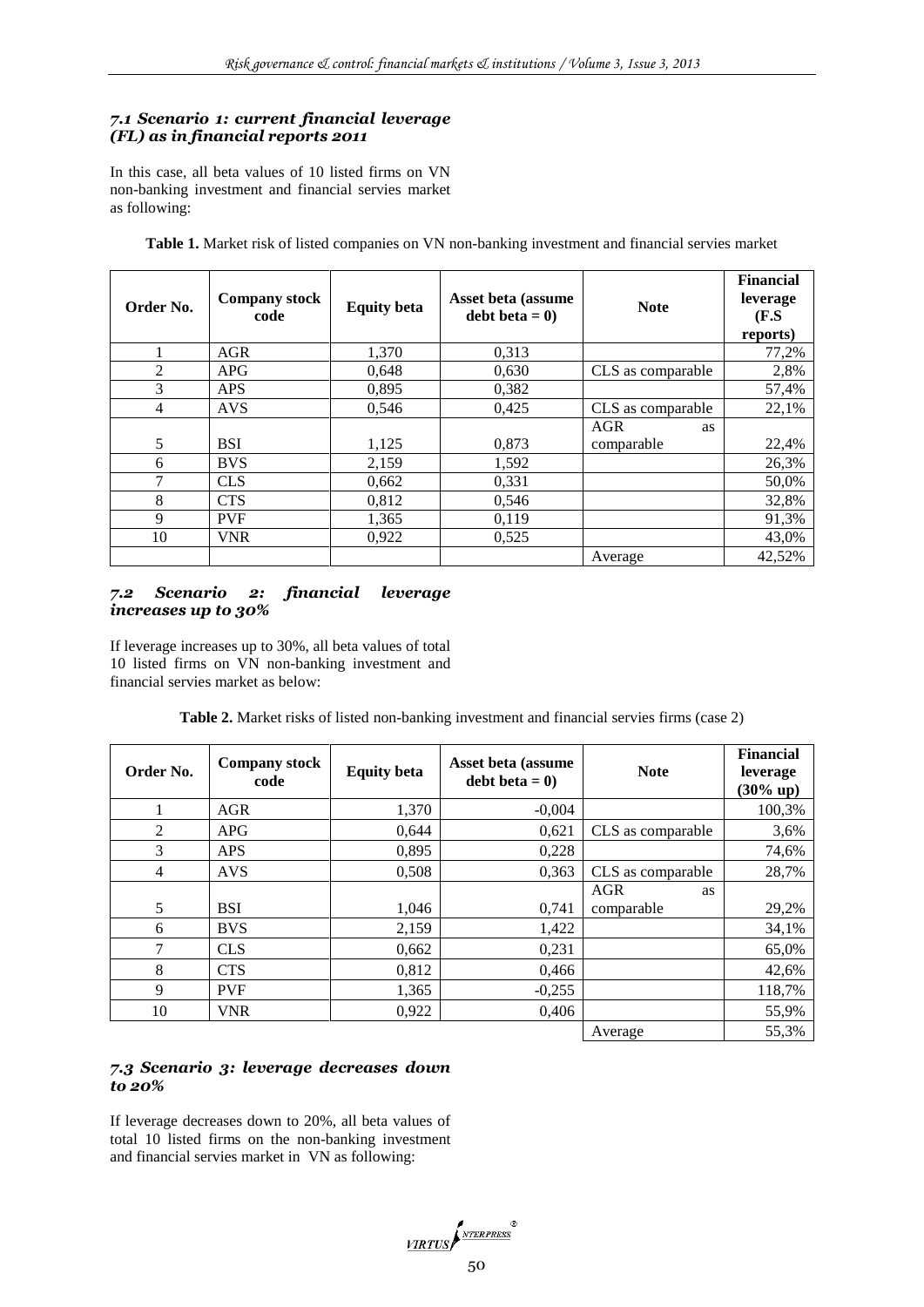| Order No.      | Company<br>stock code | <b>Equity</b><br>beta | Asset beta (assume<br>debt beta $= 0$ | <b>Note</b>       | <b>Financial</b><br>leverage (20%<br>down) |
|----------------|-----------------------|-----------------------|---------------------------------------|-------------------|--------------------------------------------|
| л.             | <b>AGR</b>            | 1,370                 | 0,524                                 |                   | 61,7%                                      |
| $\overline{2}$ | <b>APG</b>            | 0,651                 | 0,636                                 | CLS as comparable | 2,2%                                       |
| 3              | <b>APS</b>            | 0,895                 | 0.484                                 |                   | 45,9%                                      |
| $\overline{4}$ | <b>AVS</b>            | 0,570                 | 0,469                                 | CLS as comparable | 17,7%                                      |
|                |                       |                       |                                       | <b>AGR</b><br>as  |                                            |
| 5              | <b>BSI</b>            | 1,177                 | 0,965                                 | comparable        | 18,0%                                      |
| 6              | <b>BVS</b>            | 2,159                 | 1,705                                 |                   | 21,0%                                      |
| 7              | <b>CLS</b>            | 0,662                 | 0,397                                 |                   | 40,0%                                      |
| 8              | <b>CTS</b>            | 0,812                 | 0,599                                 |                   | 26,2%                                      |
| 9              | <b>PVF</b>            | 1,365                 | 0,368                                 |                   | 73,0%                                      |
| 10             | <b>VNR</b>            | 0,922                 | 0,604                                 |                   | 34,4%                                      |
|                |                       |                       |                                       | Average           | 34,0%                                      |

**Table 3.** Market risk of listed non-banking investment and financial servies firms (case 3)

All three above tables and data show that values of equity and asset beta in the case of increasing leverage up to 30% or decreasing leverage degree down to 20% have certain fluctuation.

## **8 Comparing statistical results in 3 scenarios of changing leverage**

| Table 4. Statistical results (FL in case 1) |  |  |  |  |  |  |  |
|---------------------------------------------|--|--|--|--|--|--|--|
|---------------------------------------------|--|--|--|--|--|--|--|

| <b>Statistic results</b> | <b>Equity beta</b> | Asset beta (assume debt beta $= 0$ ) | <b>Difference</b> |  |  |
|--------------------------|--------------------|--------------------------------------|-------------------|--|--|
| <b>MAX</b>               | 2,159              | 1.592                                | 0,5669            |  |  |
| <b>MIN</b>               | 0,546              | 0.119                                | 0,4268            |  |  |
| <b>MEAN</b>              | 1,050              | 0.574                                | 0,4767            |  |  |
| VAR                      | 0,2332             | 0.1694                               | 0,0638            |  |  |
| Note: Sample size : 10   |                    |                                      |                   |  |  |

#### **Table 5.** Statistical results (FL in case 2)

| <b>Statistic results</b> | <b>Equity beta</b> | Asset beta (assume debt beta $= 0$ ) | <b>Difference</b> |  |  |
|--------------------------|--------------------|--------------------------------------|-------------------|--|--|
| <b>MAX</b>               | 2.159              | 1.422                                | 0,7370            |  |  |
| <b>MIN</b>               | 0.508              | $-0.255$                             | 0.7629            |  |  |
| <b>MEAN</b>              | 1.038              | 0.422                                | 0,6164            |  |  |
| <b>VAR</b>               | 0.2372             | 0.2067                               | 0,0305            |  |  |
| Note: Sample size : 10   |                    |                                      |                   |  |  |

#### **Table 6.** Statistical results (FL in case 3)

| <b>Statistic results</b> | <b>Equity beta</b> | Asset beta (assume debt beta $= 0$ ) | <b>Difference</b> |  |  |
|--------------------------|--------------------|--------------------------------------|-------------------|--|--|
| <b>MAX</b>               | 2,159              | 1,705                                | 0,4535            |  |  |
| <b>MIN</b>               | 0.570              | 0.368                                | 0,2019            |  |  |
| <b>MEAN</b>              | 1.058              | 0.675                                | 0,3827            |  |  |
| <b>VAR</b>               | 0.2314             | 0.1589                               | 0,0725            |  |  |
| Note: Sample size : 10   |                    |                                      |                   |  |  |

Based on the above results, we find out:

Equity beta mean values in all 3 scenarios are little high  $(< 1,1)$  and asset beta mean values are low  $( $0.7$ ) although max equity beta values in some cases$ might be higher than  $(>)$  1. In the case of reported leverage in 2011, equity beta value fluctuates in an acceptable range from 0,546 (min) up to 2,159 (max) and asset beta fluctuates from 0,119 (min) up to 1,592 (max). If leverage increases to 30%, equity beta moves in a range from 0,508 (min) up to 2,159 (max unchanged) and asset beta moves from -0,255 (min) up to 1,422 (max). Hence, we note that there is a

$$
\underbrace{\textit{virtuss}^{\textit{Nterpress}}}
$$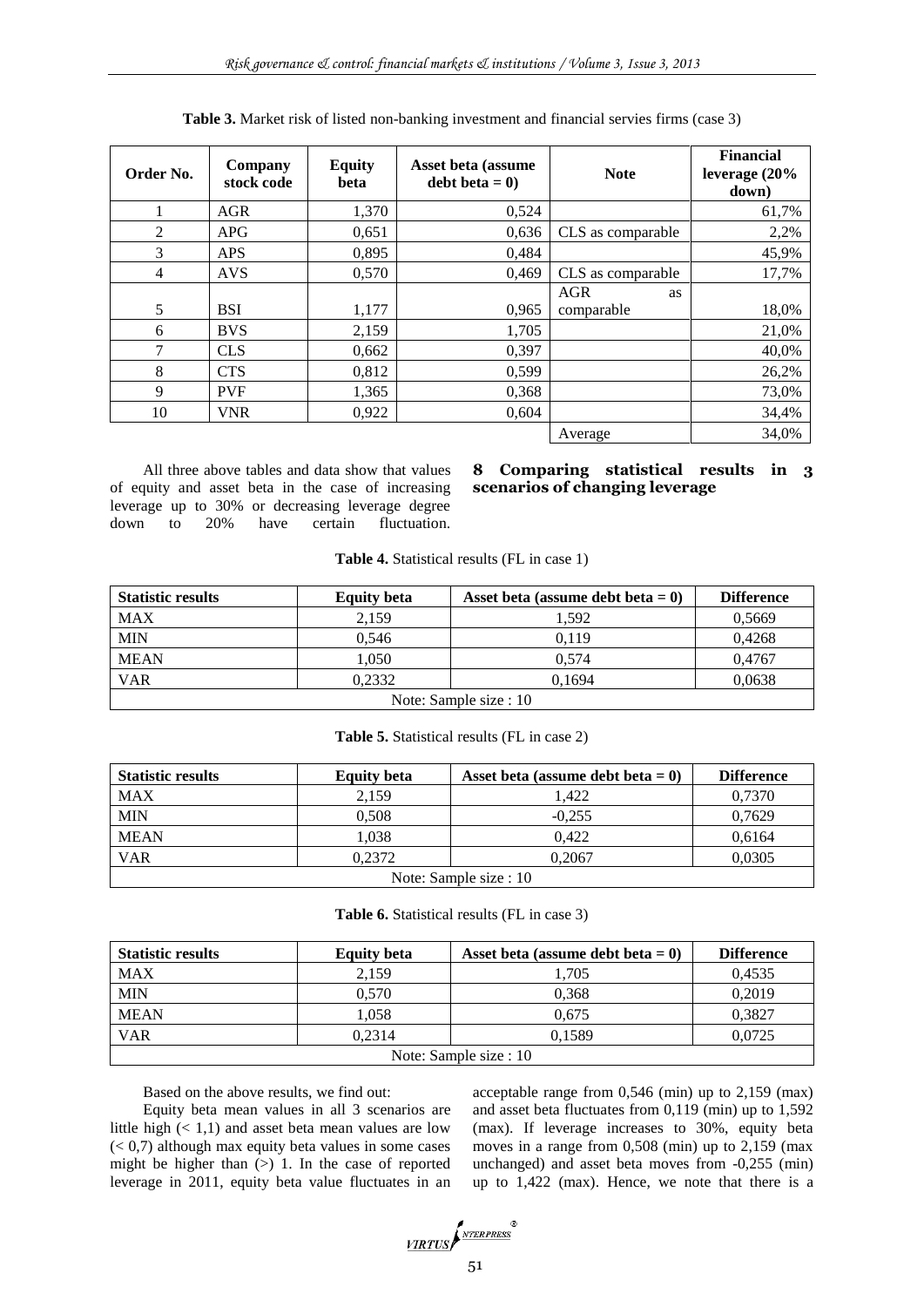decrease in equity beta min value if leverage increases. When leverage decreases down to 20%, equity beta value still fluctuates in a range from 0,570 to 2,159 (max unchanged) and asset beta changes from 0,368 (min) up to 1,705 (max). So, there is a small increase in equity beta min value when leverage decreases in scenario 3.

Beside, Table A.4 informs us that in the case 30% leverage up, average equity beta value of 10 listed firms decreases down to 0,012 while average asset beta value of these 10 firms decreases little more up to 0,152. Then, when leverage reduces to 20%, average equity beta value of 10 listed firms goes up to 0,008 and average asset beta value of 10 firms up to 0,102.

The below Figure 1 shows us : when leverage degree decreases down to 20%, average equity and asset beta values increase slightly (1,058 and 0,675) compared to those at the initial rate in reports (1,050 and 0,574). Then, when leverage degree increases up to 30%, average equity beta decreases little more and average asset beta value also decreases more (to 1,038 and 0,422). However, the fluctuation of equity and asset beta value (0,231 and 0,159) in the case of 20% leverage down is lower than  $(>)$  the results in the rest 2 leverage cases.

**Figure 1.** Comparing statistical results of three (3) scenarios of changing FL



### **9 Risk analysis**

In short, the using of financial leverage could have both negatively or positively impacts on the financial results or return on equity of a company. The more debt the firm uses, the more risk it takes. And FL is a factor that causes financial crises in many economies and firms. Using leverage too much indicates the firm met financial distress. In special perios such as financial crisis stages, firms become more careful with capital structure and financial leverage degree.

On the other hand, in the case of increasing leverage, the company will expect to get more returns. The financial leverage becomes worthwhile if the cost of additional financial leverage is lower than the additional earnings before taxes and interests (EBIT). FL has become a positive factor linking finance and growth in many companies. Beside, leverage choice could also become a determinant of firms' capital structure and financial risk.

#### **10 Conclusion and Policy suggestion**

In summary, the government has to consider the impacts on the mobility of capital in the markets when it changes the macro policies. Beside, it continues to increase the effectiveness of building the legal system and regulation supporting the plan of developing consumer good market. The Ministry of Finance continue to increase the effectiveness of fiscal policies and tax policies which are needed to combine with other macro policies at the same time. The State Bank of Viet Nam continues to increase the effectiveness of capital providing channels for non-banking financial service companies as we could note that in this study when leverage is going to increase up to 30%, the risk level decreases much (although the asset beta var increases), compared to the case it is going to decrease down to 20%.

Furthermore, the entire efforts among many different government bodies need to be coordinated.

Finally, this paper suggests implications for further research and policy suggestion for the Viet Nam government and relevant organizations, economists and investors from current market conditions.

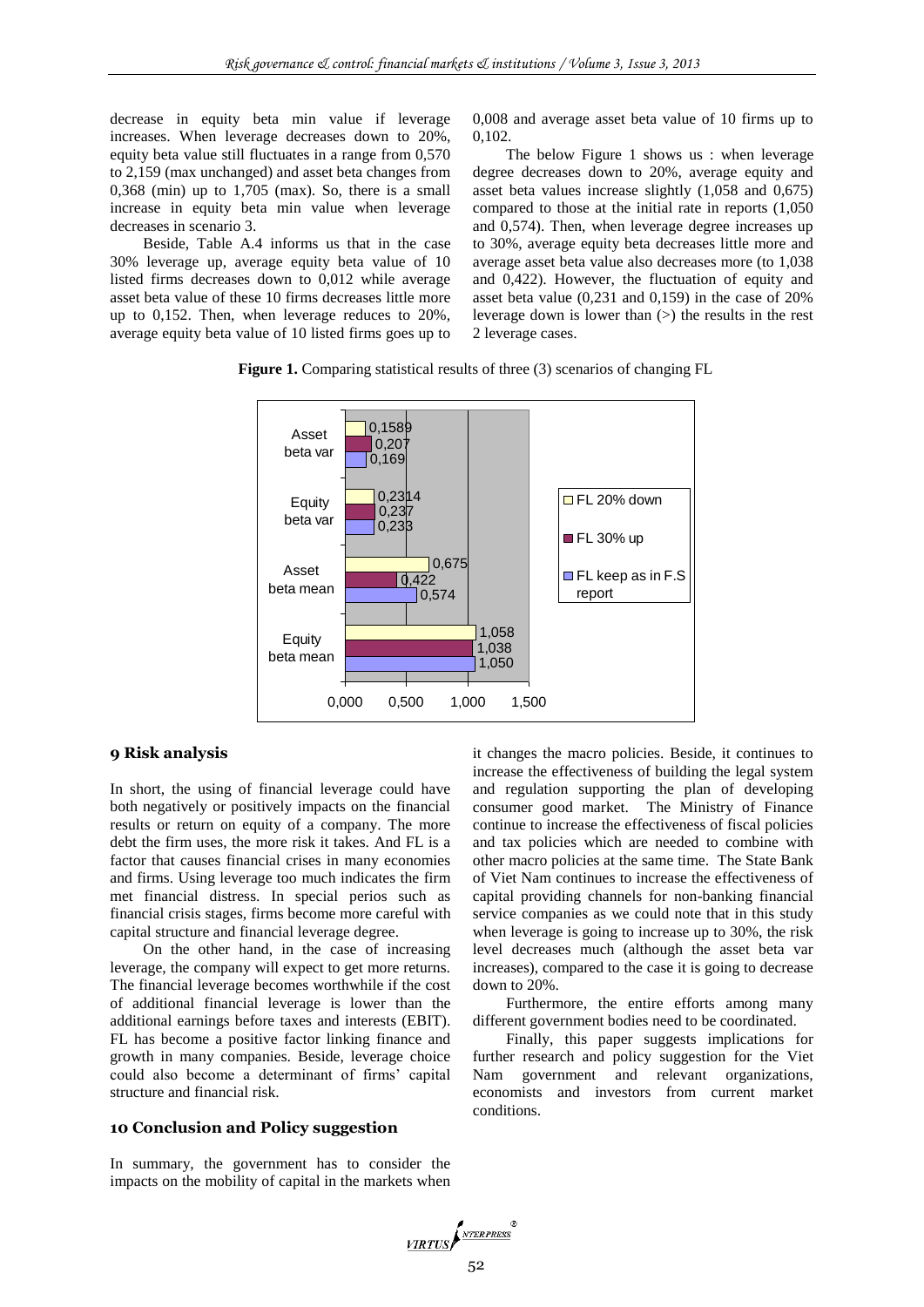#### **References**

- 1. *ADB and Viet Nam Fact Sheet,* 2010
- 2. Ajinkya, Bijal., and Kumar, Mahesh., (2012), Taxation aspects of Mergers and Acquisitions*, Asia-Pacific Tax Bulletin*
- 3. Ang, A., Chen, J., (2007), CAPM Over the Long Run: 1926-2001, *Journal of Empirical Finance*
- 4. Baker, Kent H., Singleton, Clay J., and Veit, Theodore E., (2011), Survey Research in Corporate Finance: Bridging The Gap Between Theory and Practice, *Oxford University Press*
- 5. Barber, Joel R., and Copper, Mark L., (2012), Principal Component Analysis of Yield Curve Movements, *Journal of Economic and Finance*
- 6. Eugene, Fama F., and French, Kenneth R., (2004), The Capital Asset Pricing Model: Theory and Evidence, *Journal of Economic Perspectives*
- 7. Flifel, Kaouther., (2012), Financial Markets between Efficiency and Persistence : Empirical Evidence on Daily Data, *Asian Journal of Finance and Accounting*
- 8. Grullon, Gustavo., Lyandres, Evgeny., and Zhdanov, Alexei., (2012), Real Options, Volatility and Stock Returns, *Journal of Finance*
- *9.* Hai, Nguyen Minh., Hien, Phan Tat., and Linh, Dang Huyen., (2013), Phân tích tác động của phá giá tiền tệ đến tăng trưởng kinh tế VN thời kỳ 2000-2012, *Journal of Economic Development*
- 10. Huy, Dinh T.N., (2012), Estimating Beta of Viet Nam listed construction companies groups during the crisis, *Journal of Integration and Development*
- 11. Kale, Jayant R., Meneghetti, Costanza., and Sharur, Husayn., (2013), Contracting With Non-Financial Stakeholders and Corporate Capital Structure: The Case of Product Warantties, *Journal of Financial and Quantitative Analysis*
- 12. Ling, Amy., (2013), Tax Issues Relating to Intangibles, *Asia-Pacific Tax Bulletin*
- 13. Lu, Wenling., and Whidbee, David A., (2013), Bank Structure and Failure,*Journal of Financial Econoic Policy*
- 14. Maria, Ana POPA (2012)., The Impact of Social Factors on Economic Growth: Empirical Evidence for Romania and European Union Countries, *Romanian Journal of Fiscal Policy*
- 15. Neumann, Michael., and Skiadopoulos, George., (2013), Predictable Dynamics in Higher Order Risk-Neutral Moments : Evidence From The S&P 500 Options, *Journal of Financial and Quantitative Analysis*
- 16. Varotto, Simone., (2011), Liquidity Risk, Credit Risk, Market Risk and Bank Capital, *International Journal of Managerial Finance*
- 17. www.hsx.vn/hsx/
- 18. [www.mof.gov.vn](http://www.mof.gov.vn/)
- 19. www.mofa.gov.vn/vi/
- 20. [www.saigontimes.com.vn](http://www.saigontimes.com.vn/) 21. [www.tuoitre.com.vn](http://www.tuoitre.com.vn/)
- 22. [www.vneconomy.com.vn](http://www.vneconomy.com.vn/)

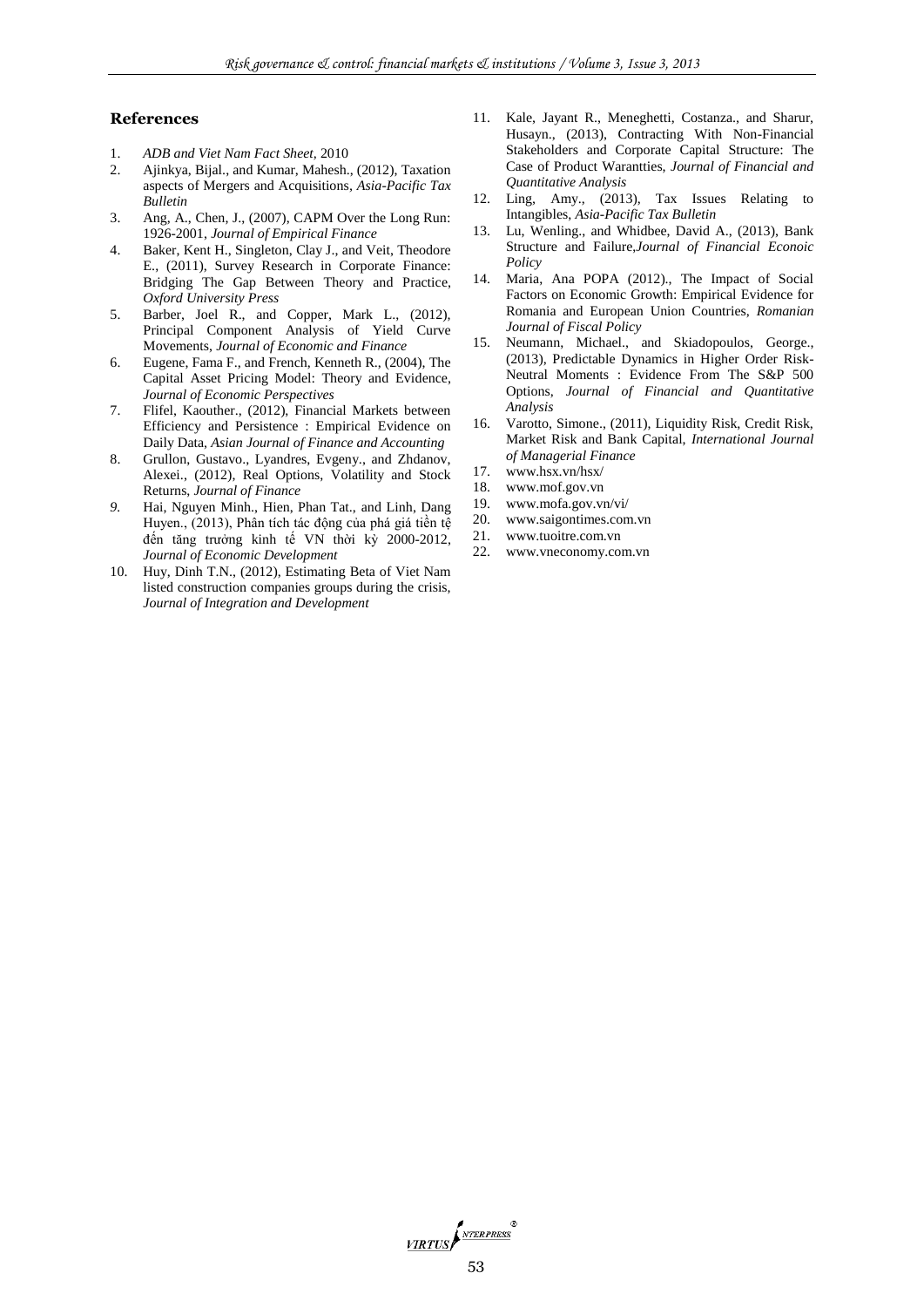# **Appendix A**

| Year | <b>Borrowing</b> | Deposit      | <b>Note</b>               |
|------|------------------|--------------|---------------------------|
|      | Interest rates   | Rates        |                           |
| 2011 | 18%-22%          | 13%-14%      |                           |
| 2010 | 19%-20%          | 13%-14%      | Approximately             |
| 2009 | $9\% - 12\%$     | $9\% - 10\%$ | (2007: required reserves  |
| 2008 | 19%-21%          | 15%-16.5%    | ratio at SBV is changed   |
| 2007 | 12%-15%          | $9\% - 11\%$ | from 5% to $10\%$ )       |
|      |                  |              | (2009: special supporting |
|      |                  |              | interest rate is 4%)      |

## **Table A.1.** Interest rates in banking industry during crisis

Source: Viet Nam commercial banks

**Table A.2.** Basic interest rate changes in Viet Nam

| Year | Basic rate | <b>Note</b>               |
|------|------------|---------------------------|
| 2011 | 9%         |                           |
| 2010 | 8%         |                           |
| 2009 | 7%         |                           |
| 2008 | 8,75%-14%  | Approximately, fluctuated |
| 2007 | 8,25%      |                           |
| 2006 | 8,25%      |                           |
| 2005 | 7.8%       |                           |
| 2004 | 7,5%       |                           |
| 2003 | 7,5%       |                           |
| 2002 | 7.44%      |                           |
| 2001 | 7,2%-8,7%  | Approximately, fluctuated |
| 2000 | 9%         |                           |
|      |            |                           |

Source: State Bank of Viet Nam and Viet Nam economy

## **Table A.3.** Inflation, GDP growth and macroeconomics factors

| Year        | Inflation   |    | <b>GDP</b>    | <b>USD/VND</b> rate |
|-------------|-------------|----|---------------|---------------------|
| 2011        | 18%         |    | 5,89%         | 20.670              |
| 2010        | 11,75%      |    | 6,5%          | 19.495              |
|             | (Estimated) | at | (expected)    |                     |
|             | Dec 2010)   |    |               |                     |
| 2009        | 6,88%       |    | 5,2%          | 17.000              |
| 2008        | 22%         |    | 6,23%         | 17.700              |
| 2007        | 12,63%      |    | 8,44%         | 16.132              |
| 2006        | 6,6%        |    | 8,17%         |                     |
| 2005        | 8,4%        |    |               |                     |
| <b>Note</b> |             |    | approximately |                     |
|             |             |    |               |                     |

Source: Viet Nam commercial banks and economic statistical bureau

**Figure A.1.** GDP growth Việt Nam 2006-2010



Source: Bureau Statistic